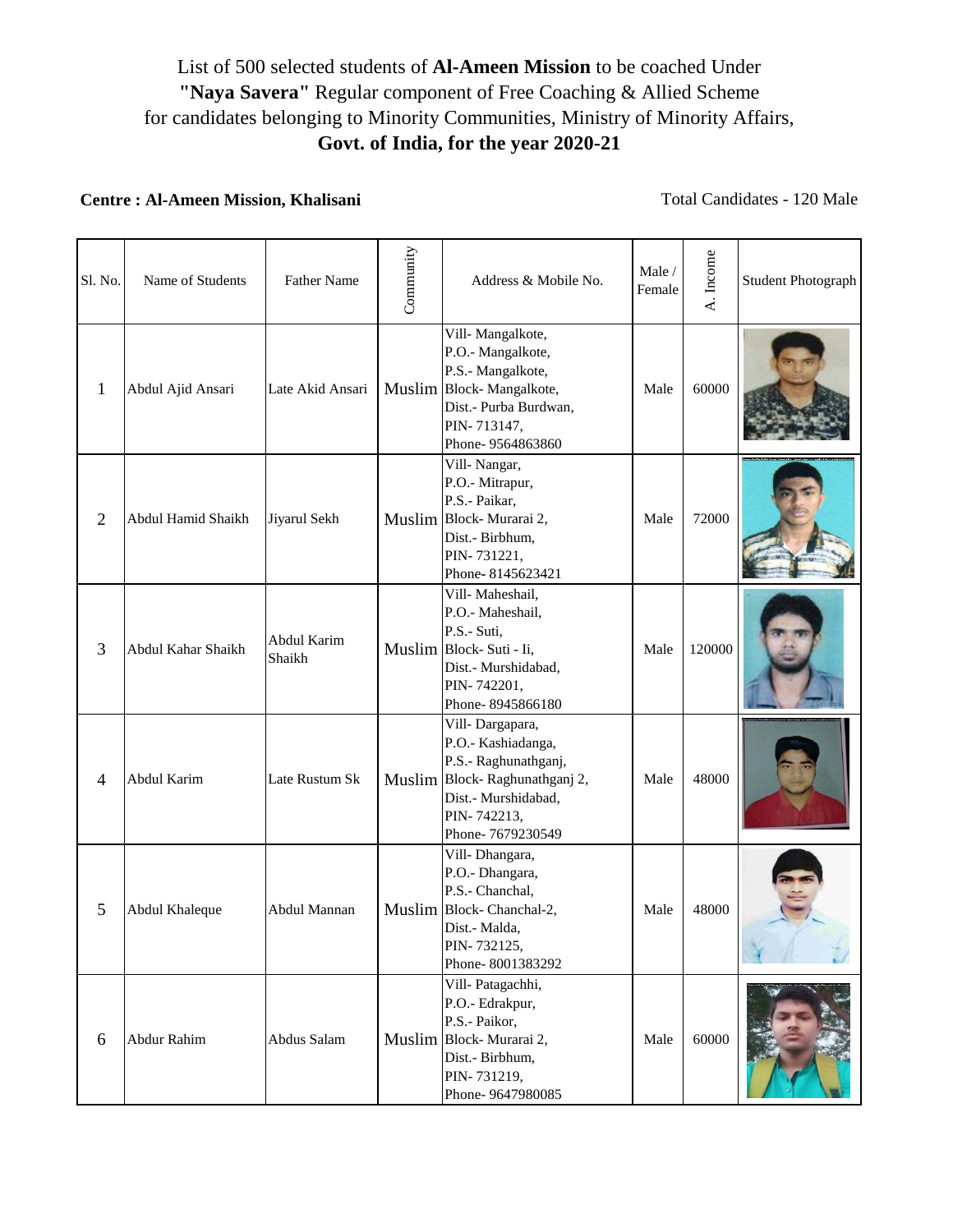| Sl. No. | Name of Students            | <b>Father Name</b>      | Community | Address & Mobile No.                                                                                                                                               | Male/<br>Female | A. Income | <b>Student Photograph</b> |
|---------|-----------------------------|-------------------------|-----------|--------------------------------------------------------------------------------------------------------------------------------------------------------------------|-----------------|-----------|---------------------------|
| 7       | Abu Al Sohel Rana<br>Mondal | Sohrab Mondal           |           | Vill- Bagharpur Ramna,<br>P.O.- Gangadaspara,<br>P.S.- Domkal,<br>Muslim Block-Domkal,<br>Dist.- Murshidabad,<br>PIN-742303,<br>Phone-8609661401                   | Male            | 48000     |                           |
| 8       | Abul Kashem Khan            | Nazrul Islam<br>Khan    |           | Vill-Patpukur,<br>P.O.- Digha,<br>P.S.- Naka Shi Para,<br>Muslim Block- Naka Shi Para,<br>Dist.- Nadia,<br>PIN-741154,<br>Phone-8670529494                         | Male            | 60000     |                           |
| 9       | Akash Ali Molla             | Saiful Molla            |           | Vill- Chakraborty Abad,<br>P.O.- Chhayani,<br>P.S.- Baruipur,<br>Muslim Block-Baruipur,<br>Dist.- South 24 Parganas,<br>PIN-743376,<br>Phone- 9593085433           | Male            | 48000     |                           |
| 10      | Alamin Sk                   | Akbar Ali               |           | Vill-Airmary,,<br>P.O.- K. Para,<br>P.S.- Lalgola,<br>Muslim Block-Lalgola,<br>Dist.- Murshidabad,<br>PIN-742148,<br>Phone-8172030278                              | Male            | 48000     |                           |
| 11      | Arif Hossain                | Majibur Rahaman         |           | Vill- Goj Pukur,<br>P.O.- Amin Pur,<br>P.S.- Kushmandi,<br>Muslim Block-Kushmandi,<br>Dist.- Dakshin Dinajpur,<br>PIN-733132,<br>Phone-6294144241                  | Male            | 48000     |                           |
| 12      | Arjaur Mandal               | Habib Mondal            |           | Vill-Chherua,<br>P.O.- Rannagar G. Pur,<br>P.S.- Kotwali,<br>Muslim Block-Midnapore Sadar,<br>Dist.- Paschim Medinipur,<br>PIN-721305,<br>Phone-9547795399         | Male            | 60000     |                           |
| 13      | Arman Molla                 | Enanullah               |           | Vill-Beldanga,<br>P.O.- Jhikarhati,<br>P.S.- Burwan,<br>Muslim Block-Burwan,<br>Dist.- Murshidabad,<br>PIN-742168,<br>Phone-9734666295                             | Male            | 48000     |                           |
| 14      | Ashik Ikbal Molla           | Sarafat Hosain<br>Molla |           | Vill- Uttar Durgapur,<br>P.O.- Mathurapur (Rs),<br>P.S.- Mathurapur,<br>Muslim Block-Mathurapur 1,<br>Dist.- South 24 Parganas,<br>PIN-743354,<br>Phone-7029076174 | Male            | 84000     |                           |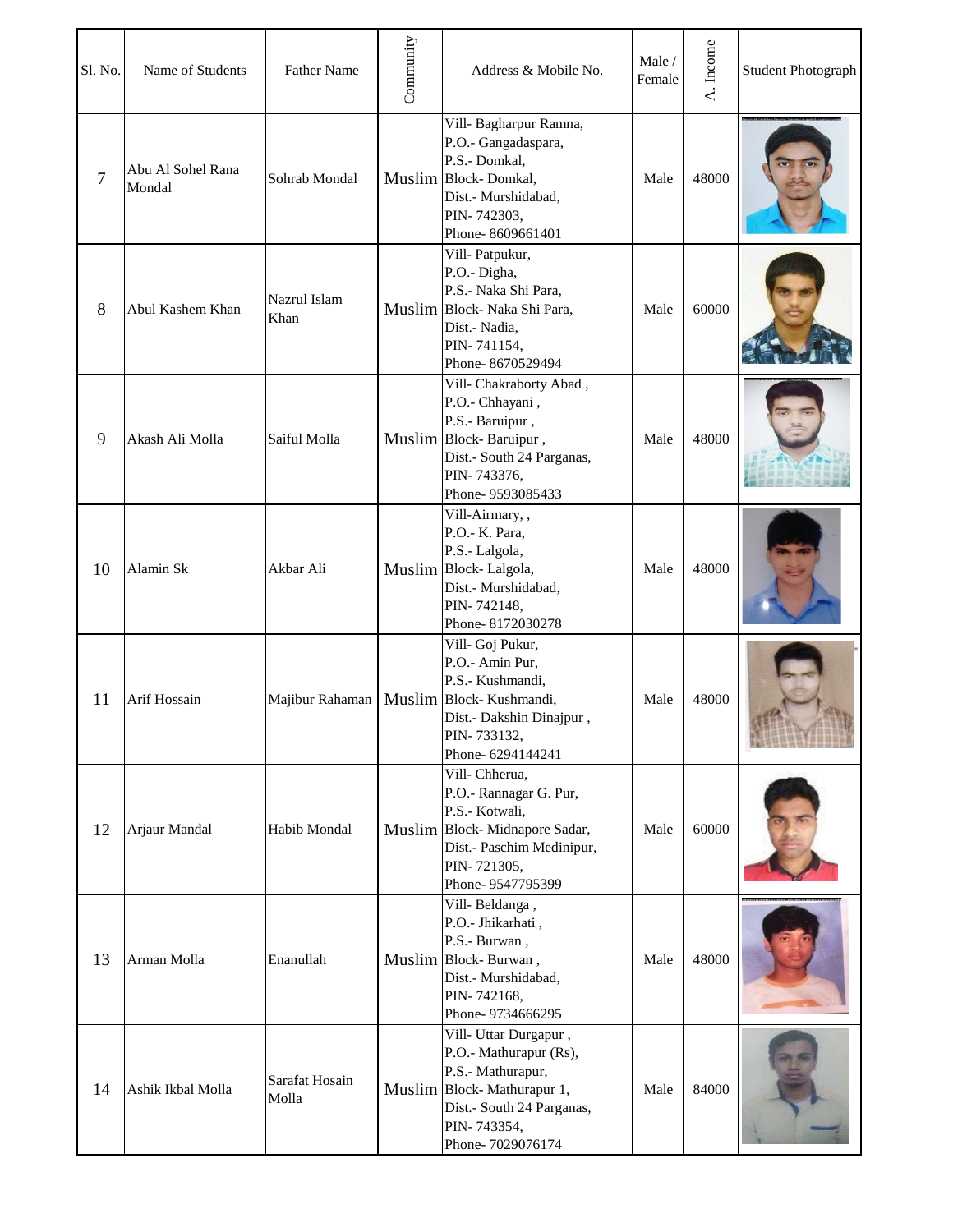| Sl. No. | Name of Students        | <b>Father Name</b>   | Community | Address & Mobile No.                                                                                                                                         | Male /<br>Female | A. Income | <b>Student Photograph</b> |
|---------|-------------------------|----------------------|-----------|--------------------------------------------------------------------------------------------------------------------------------------------------------------|------------------|-----------|---------------------------|
| 15      | Asikulla Khan           | Ekram Khan           |           | Vill-Sundarpur,<br>P.O.- Santipur,<br>P.S.- Goghat,<br>Muslim Block-Goghat-2,<br>Dist.- Hooghly,<br>PIN-712122,<br>Phone-9732877740                          | Male             | 60000     |                           |
| 16      | Asikur Reja             | Abu Said Sekh        |           | Vill-Dantura,<br>P.O.- Dantura,<br>P.S.- Paikar,<br>Muslim Block-Murarai-II,<br>Dist.- Birbhum,<br>PIN-731221,<br>Phone-8145589116                           | Male             | 70000     |                           |
| 17      | Asrafil Sk              | Serajul Sk           |           | Vill-Banipur,<br>P.O.- Miapur,<br>P.S.- Raghunathganj,<br>Muslim Block-Raghunathganj 1,<br>Dist.- Murshidabad,<br>PIN-742235,<br>Phone-9932094099            | Male             | 84000     |                           |
| 18      | Atabur Rahaman<br>Molla | Sahalam Molla        |           | Vill-Bhatipota,<br>P.O.- Bhojerhat,<br>P.S.- K. Leather Complex,<br>Muslim Block-Bhangar -1,<br>Dist.- South 24 Parganas,<br>PIN-743502,<br>Phone-8167694900 | Male             | 40000     |                           |
| 19      | Daud Hossain            | Golab Sk             |           | Vill-Paraipur,<br>P.O.- Kanaighat,<br>P.S.- Suti,<br>Muslim Block-Suti-1,<br>Dist.- Murshidabad,<br>PIN-731222,<br>Phone- 9732993880                         | Male             | 80000     |                           |
| 20      | Farukh Ali Khan         | Bablu Ali Khan       |           | Vill-Ramnagar,<br>P.O.- Ramnagar G pur,<br>P.S.- Kotwali,<br>Muslim Block-Midnapore Sadar,<br>Dist.- Paschim Medinipur,<br>PIN-721305,<br>Phone-9933604491   | Male             | 50000     |                           |
| 21      | Golam Ajnabi            | Najrul Islam         |           | Vill-Radhanagar,<br>P.O.- Goraksha,<br>P.S.- Ratua,<br>Muslim Block-Ratua 1,<br>Dist.- Malda,<br>PIN-732204,<br>Phone-9002827886                             | Male             | 110000    |                           |
| 22      | Golam Raffeh            | Md. Golam<br>Mortuza |           | Vill-Debpur,<br>P.O.- Debpur,<br>P.S.- Beldanga,<br>Muslim Block-Beldanga 1,<br>Dist.- Murshidabad,<br>PIN-742134,<br>Phone-9883422506                       | Male             | 96000     |                           |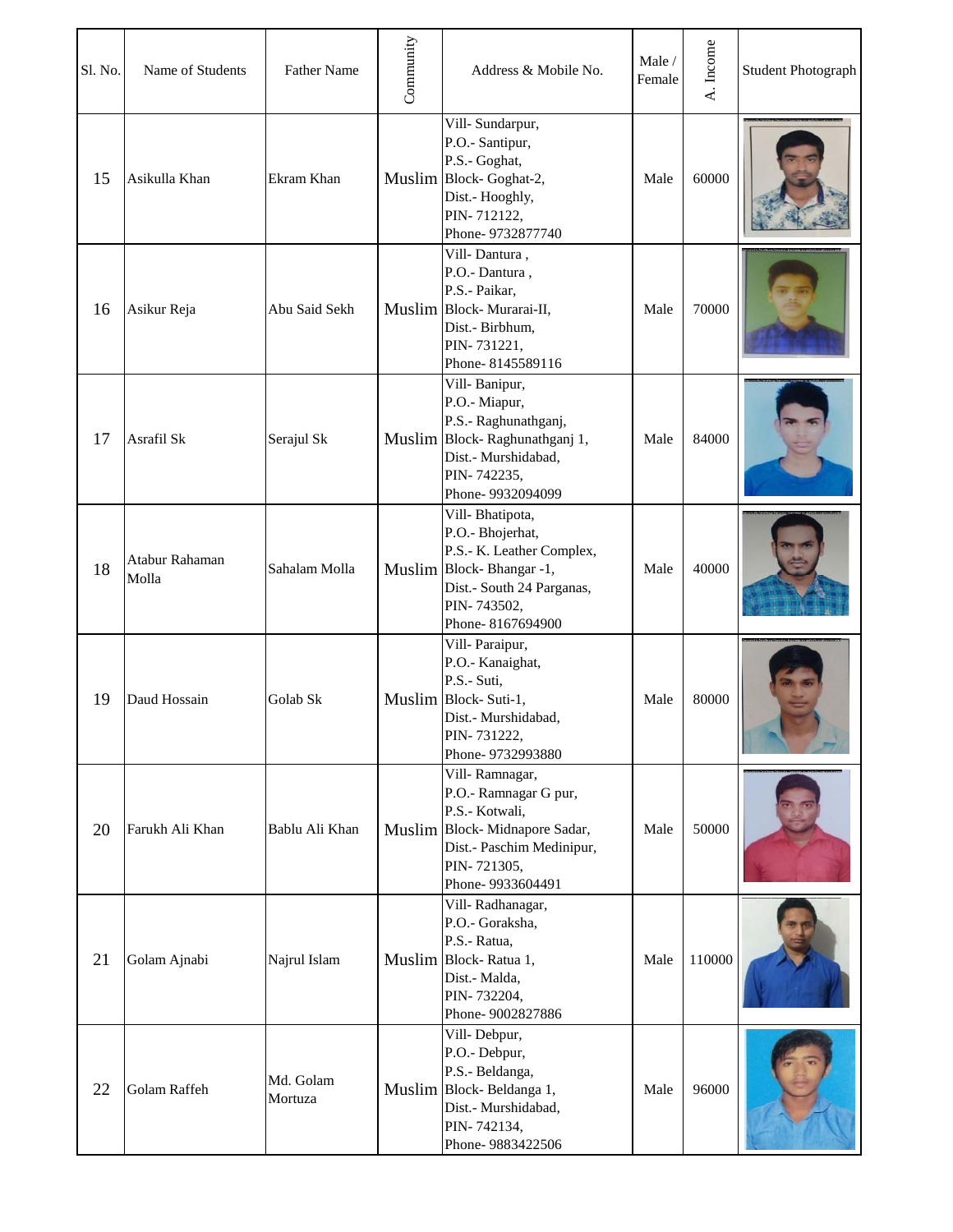| Sl. No. | Name of Students      | <b>Father Name</b>          | Community | Address & Mobile No.                                                                                                                                    | Male /<br>Female | A. Income | <b>Student Photograph</b> |
|---------|-----------------------|-----------------------------|-----------|---------------------------------------------------------------------------------------------------------------------------------------------------------|------------------|-----------|---------------------------|
| 23      | Humayun Reja          | Julkar Shaikh               |           | Vill-Kutubpur,<br>P.O.- Kashimnagar,<br>P.S.- Murarai/Paikar,<br>Muslim Block-Murarai-Ii,<br>Dist.- Birbhum,<br>PIN-731221,<br>Phone-7679681038         | Male             | 48000     |                           |
| 24      | <b>Imtiaz Ahamed</b>  | Md Lal Basir                |           | Vill- Choto Podhra,<br>P.O.- Tejhati,<br>P.S.- Nalhati,<br>Muslim Block-Nalhati-1,<br>Dist.- Birbhum,<br>PIN-731220,<br>Phone-9832372255                | Male             | 72000     |                           |
| 25      | <b>Istak Ahamed</b>   | Late Syeb Ali               |           | Vill-Hosnabad,<br>P.O.- Chhatai,<br>P.S.- Ranitala,<br>Muslim Block-Bhagwangola 2,<br>Dist.- Murshidabad,<br>PIN-742302,<br>Phone-8926520934            | Male             | 90000     |                           |
| 26      | Jahir Khan            | Habibul Khan                |           | Vill-Lalbandh,<br>P.O.- Panchmura,<br>P.S.- Taldangra,<br>Muslim Block-Taldangra,<br>Dist.- Bankura,<br>PIN-722156,<br>Phone-9883236632                 | Male             | 48000     |                           |
| 27      | <b>Jahirul Biswas</b> | Sukurali Biswas             |           | Vill-Anishmali,<br>P.O.- Anishmali,<br>P.S.- Gangnapur,<br>Muslim Block-Ranaghat-2,<br>Dist.- Nadia,<br>PIN-741253,<br>Phone-8348366376                 | Male             | 60000     |                           |
| 28      | Jasim Ali             | Altab Ali                   |           | Vill-Mandapara,<br>P.O.- Basuria,<br>P.S.- Tapan,<br>Muslim Block-Tapan,<br>Dist.- Dakshin Dinajpur,<br>PIN-733142,<br>Phone-9735012548                 | Male             | 48000     |                           |
| 29      | Kabir Hossain Biswas  | Abul Kalam<br><b>Biswas</b> |           | Vill - Padmanabhpur,<br>P.O.- Padmnabhpur,<br>P.S.- Hariharpara,<br>Muslim Block-Hariharpara,<br>Dist.- Murshidabad,<br>PIN-742166,<br>Phone-8001346320 | Male             | 84000     |                           |
| 30      | Kazi Abdul Touquir    | Kazi Abdul<br>Hamid         |           | Vill-Bithari,<br>P.O.- Bithari,<br>P.S.- Swarupnagar,<br>Muslim Block-Swarupnagar,<br>Dist.- North 24 Parganas,<br>PIN-743286,<br>Phone-7063547678      | Male             | 72000     |                           |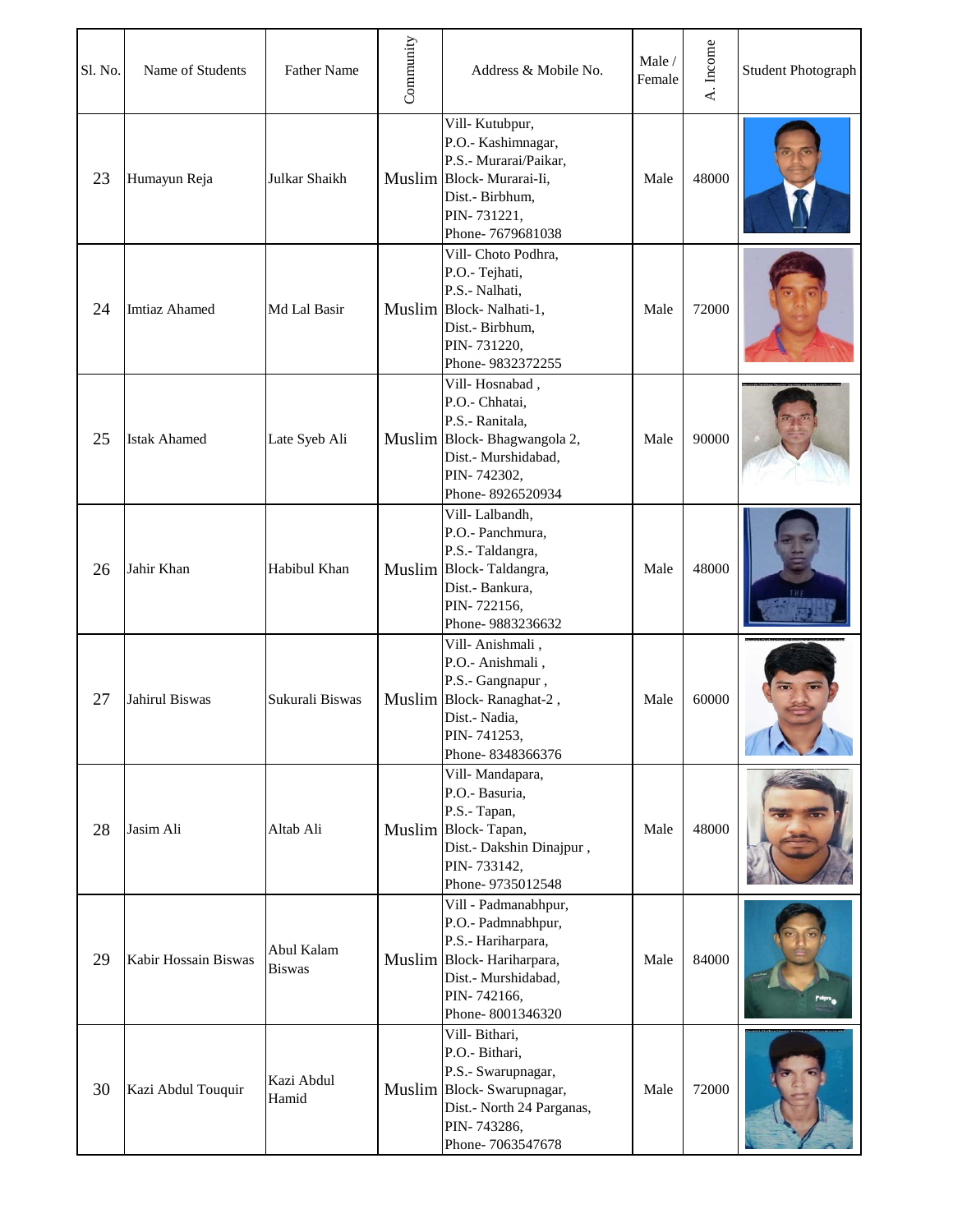| Sl. No. | Name of Students                  | <b>Father Name</b>    | Community | Address & Mobile No.                                                                                                                                | Male /<br>Female | A. Income | <b>Student Photograph</b> |
|---------|-----------------------------------|-----------------------|-----------|-----------------------------------------------------------------------------------------------------------------------------------------------------|------------------|-----------|---------------------------|
| 31      | Khosbur Ali                       | <b>Ibrahim Sk</b>     |           | Vill-Mukundapur,<br>P.O.- Mukundapur,<br>P.S.- Nabagram,<br>Muslim Block-Nabagram,<br>Dist.- Murshidabad,<br>PIN-742187,<br>Phone-7477465468        | Male             | 48000     |                           |
| 32      | Latibur Alam                      | Late-Danesh Ali       |           | Vill-Kamalpur,<br>P.O.- Bekidanga,<br>P.S.- Itahar,<br>Muslim Block-Itahar,<br>Dist.- Uttar Dinajpur,<br>PIN-733143,<br>Phone-8116225437            | Male             | 72000     |                           |
| 33      | Mainuddin Mondal                  | Giasuddin<br>Mondal   |           | Vill-Bhimsara,<br>P.O.- Paraj,<br>P.S.- Galsi,<br>Muslim Block-Galsi 1,<br>Dist.- Purba Burdwan,<br>PIN-713403,<br>Phone-9382107597                 | Male             | 60000     |                           |
| 34      | <b>Mallick Masudar</b><br>Rahaman | Kumaruddin<br>Mallick |           | Vill-Sujapur,<br>P.O.- Mougram,<br>P.S.- Ketugram,<br>Muslim Block-Ketugram-2,<br>Dist.- Purba Burdwan,<br>PIN-713123,<br>Phone-7001637313          | Male             | 96000     |                           |
| 35      | Mamun Ansary                      | Md Yeahia Ali         |           | Vill-Sultanpur,<br>P.O.- Chhabghati,<br>P.S.- Suti,<br>Muslim Block- Suti - Ii,<br>Dist.- Murshidabad,<br>PIN-742201,<br>Phone-7076226223           | Male             | 60000     |                           |
| 36      | Manirul Haque                     | Mohammad Ali          |           | Vill- Sukarur Kuthi,<br>P.O.- Sukarur Kuthi,<br>P.S.- Dinhata,<br>Muslim Block-Dinhata-Ii,<br>Dist.- Coochbehar,<br>PIN-736168,<br>Phone-7602025809 | Male             | 60000     |                           |
| 37      | Masud Alam                        | Saiyad Ali            |           | Vill-Domnahar,<br>P.O.- Dehaband,<br>P.S.- Kushmandi,<br>Muslim Block-Kushmandi,<br>Dist.- Dakshin Dinajpur,<br>PIN-733132,<br>Phone-9641152883     | Male             | 48000     |                           |
| 38      | <b>Masud Rana</b>                 | Mafijur Rahaman       |           | Vill-Mollapara,<br>P.O.- Karai,<br>P.S.- Banshihari,<br>Muslim Block-Buniadpur,<br>Dist.- Dakshin Dinajpur,<br>PIN-733121,<br>Phone-9734132035      | Male             | 66000     |                           |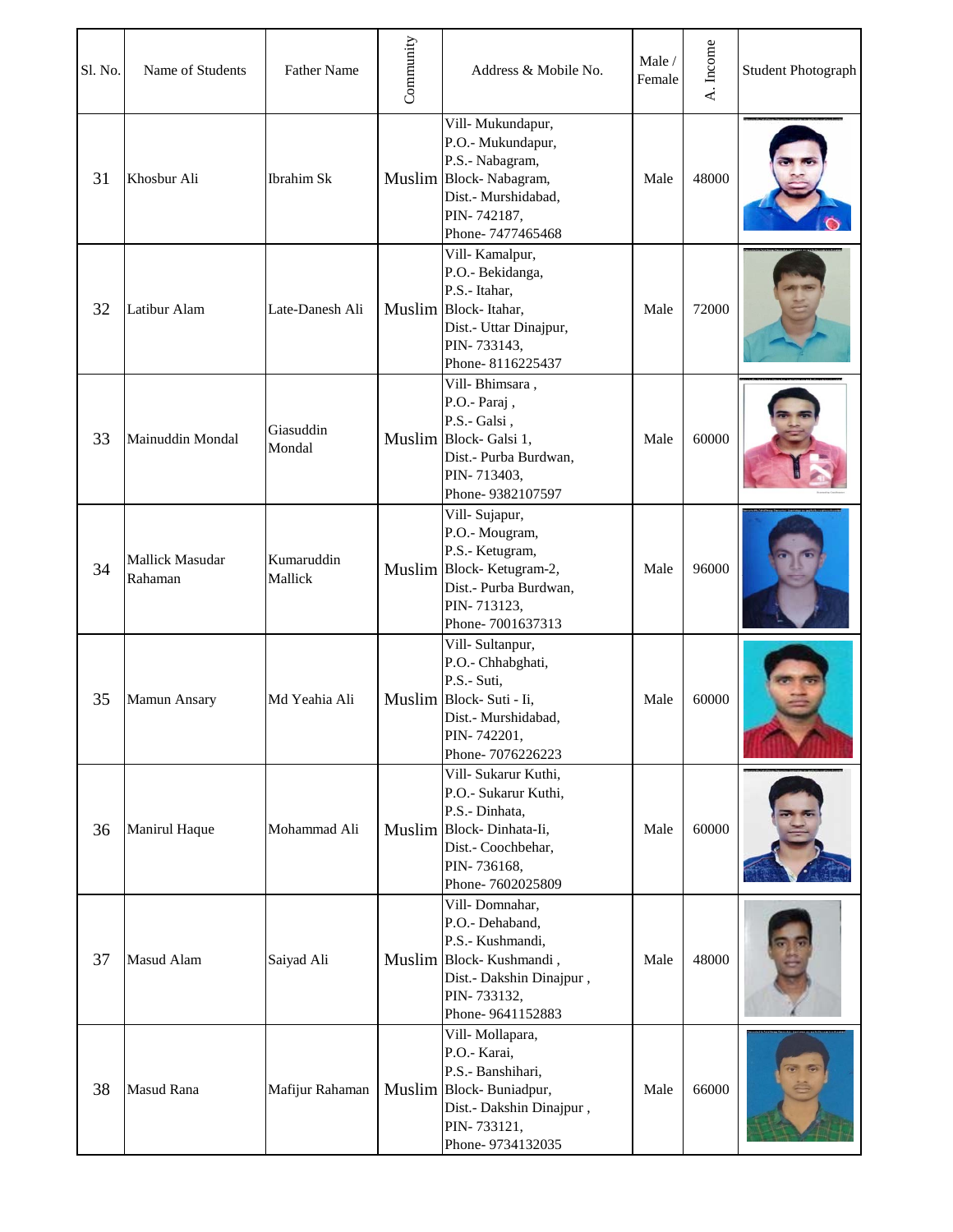| Sl. No. | Name of Students   | <b>Father Name</b>    | Community | Address & Mobile No.                                                                                                                              | Male/<br>Female | A. Income | <b>Student Photograph</b> |
|---------|--------------------|-----------------------|-----------|---------------------------------------------------------------------------------------------------------------------------------------------------|-----------------|-----------|---------------------------|
| 39      | Masum Akhtar       | Sarif Ahmed           |           | Vill-Altapur,<br>P.O.- Altapur,<br>P.S.- Karandighi,<br>Muslim Block-Karandighi,<br>Dist.- Uttar Dinajpur,<br>PIN-733215,<br>Phone-8436336258     | Male            | 60000     |                           |
| 40      | Md Alamgir Hossain | Alauddin Miah         |           | Vill-Bhutkura,<br>P.O.- Bhutkura,<br>P.S.- Dinhata,<br>Muslim Block-Dinhata-I,<br>Dist.- Coochbehar,<br>PIN-736135,<br>Phone-9775491823           | Male            | 60000     |                           |
| 41      | Md Asif Shah       | Md Sahidullah<br>Shah |           | Vill-Ausgram,<br>P.O.- Ausgram,<br>P.S.- Ausgram,<br>Muslim Block-Ausgram 1,<br>Dist.- Purba Burdwan,<br>PIN-713152,<br>Phone-8926696550          | Male            | 84000     |                           |
| 42      | Md Foyej Ahammed   | Md Fakruddin Sk       |           | Vill- Choto Sujapur,<br>P.O.- Choto Sujapur,<br>P.S.- Kaliachak,<br>Muslim Block-Kaliachak-1,<br>Dist.- Malda,<br>PIN-732206,<br>Phone-9932107040 | Male            | 108000    |                           |
| 43      | Md Hasan Mondal    | Julkadar Mondal       |           | Vill-Hantra,<br>P.O.- Chhoto Andulia,<br>P.S.- Chapra,<br>Muslim Block-Chapra,<br>Dist.- Nadia,<br>PIN-741124,<br>Phone-9832826486                | Male            | 72000     | G                         |
| 44      | Md Jahiruddin      | <b>Inamul Sekh</b>    |           | Vill- Jhaldanga,<br>P.O.- Dighalgram,<br>P.S.- Md Bazar,<br>Muslim Block-Md Bazar,<br>Dist.- Birbhum,<br>PIN-731216,<br>Phone-9800316930          | Male            | 48000     |                           |
| 45      | Md Kaif            | Late Murshed<br>Momin |           | Vill-Babla,<br>P.O.- Meherapur,<br>P.S.- Mothabari,<br>Muslim Block-Kaliachak(Ii),<br>Dist.- Malda,<br>PIN-732207,<br>Phone-9734197135            | Male            | 72000     |                           |
| 46      | Md Minhajul Abadin | Md Joharul            |           | Vill-Kheria,<br>P.O.- Katlamari,<br>P.S.- Pukhuria,<br>Muslim Block-Ratua-Ii,<br>Dist.- Malda,<br>PIN-732102,<br>Phone- 6295572163                | Male            | 48000     |                           |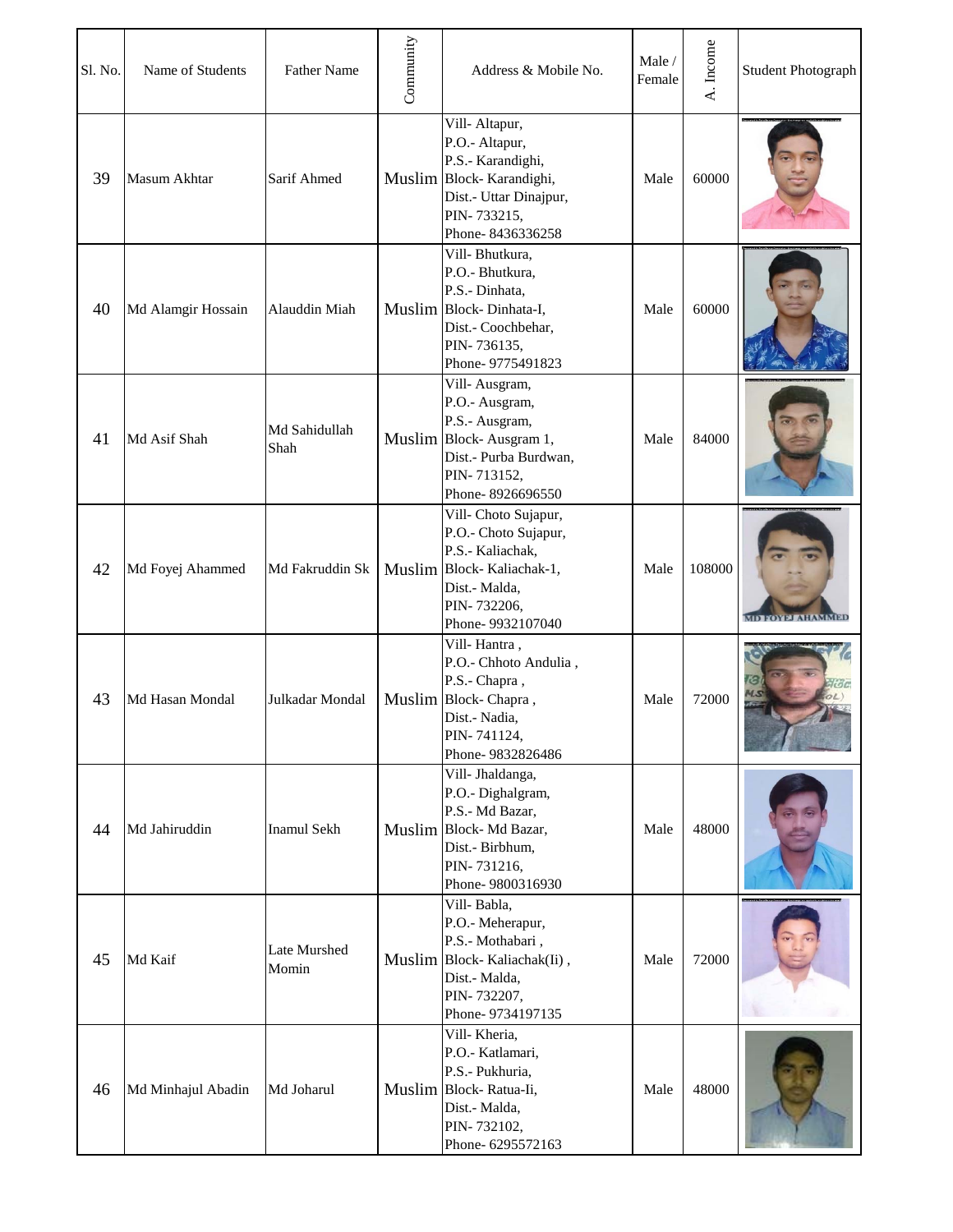| Sl. No. | Name of Students   | <b>Father Name</b>      | Community | Address & Mobile No.                                                                                                                                  | Male /<br>Female | A. Income | <b>Student Photograph</b> |
|---------|--------------------|-------------------------|-----------|-------------------------------------------------------------------------------------------------------------------------------------------------------|------------------|-----------|---------------------------|
| 47      | Md Mosayeter Hoque | Anowarul Hoque          |           | Vill-Telipukur,<br>P.O.- Basail,<br>P.S.- Kushmandi,<br>Muslim Block-Kushmandi,<br>Dist.- Dakshin Dinajpur,<br>PIN-733132,<br>Phone-9733437749        | Male             | 96000     |                           |
| 48      | Md Musa            | Mohammad Ali            |           | Vill- Kushkari,<br>P.O.- Kushkari,<br>P.S.- Banshihari,<br>Muslim Block-Banshihari,<br>Dist.- Dakshin Dinajpur,<br>PIN-733121,<br>Phone-8637368853    | Male             | 60000     |                           |
| 49      | Md Mustak          | Dulal Rahaman           |           | Vill- Janakinagar,<br>P.O.- Plassey Sugar Mill,<br>P.S.- Kaliganj,<br>Muslim Block-Kaliganj,<br>Dist.- Nadia,<br>PIN-741157,<br>Phone-9832174386      | Male             | 72000     |                           |
| 50      | Md Najrul Islam    | Jamal Uddin<br>Ahamed   |           | Vill- Islampur,<br>P.O.- Bangalbari,<br>P.S.- Hemtabad,<br>Muslim Block-Hemtabad,<br>Dist.- Uttar Dinajpur,<br>PIN-733134,<br>Phone-7478550837        | Male             | 50000     |                           |
| 51      | Md Oliullah        | Md Mokbul<br>Hossain    |           | Vill-Palashtala,<br>P.O.- Katlamari,<br>P.S.- Pukhuria,<br>Muslim Block-Pukhuria,<br>Dist.- Malda,<br>PIN-732102,<br>Phone-9635751517                 | Male             | 72000     | WE MA                     |
| 52      | Md Raihan Mollick  | Md Imaruddin<br>Mollick |           | Vill-Ramchandrapur,<br>P.O.- Ramchandrapur,<br>P.S.- Khargram,<br>Muslim Block-Khargram,<br>Dist.- Murshidabad,<br>PIN-742157,<br>Phone-6296022505    | Male             | 48000     |                           |
| 53      | Md Sahid Alam      | Wasefujjaman            |           | Vill-Santoshpur,<br>P.O.- Santoshpur,<br>P.S.- Chanchal,<br>Muslim Block-Chanchal-1,<br>Dist.- Malda,<br>PIN-732126,<br>Phone-7384305699              | Male             | 60000     |                           |
| 54      | Md Sahid Molla     | Md Ebrahim<br>Molla     |           | Vill-South Kazipara,<br>P.O.- Kazipara,<br>P.S.- Barasat,<br>Muslim Block-Barasat -1,<br>Dist.- North 24 Parganas,<br>PIN-700125,<br>Phone-9123344147 | Male             | 60000     |                           |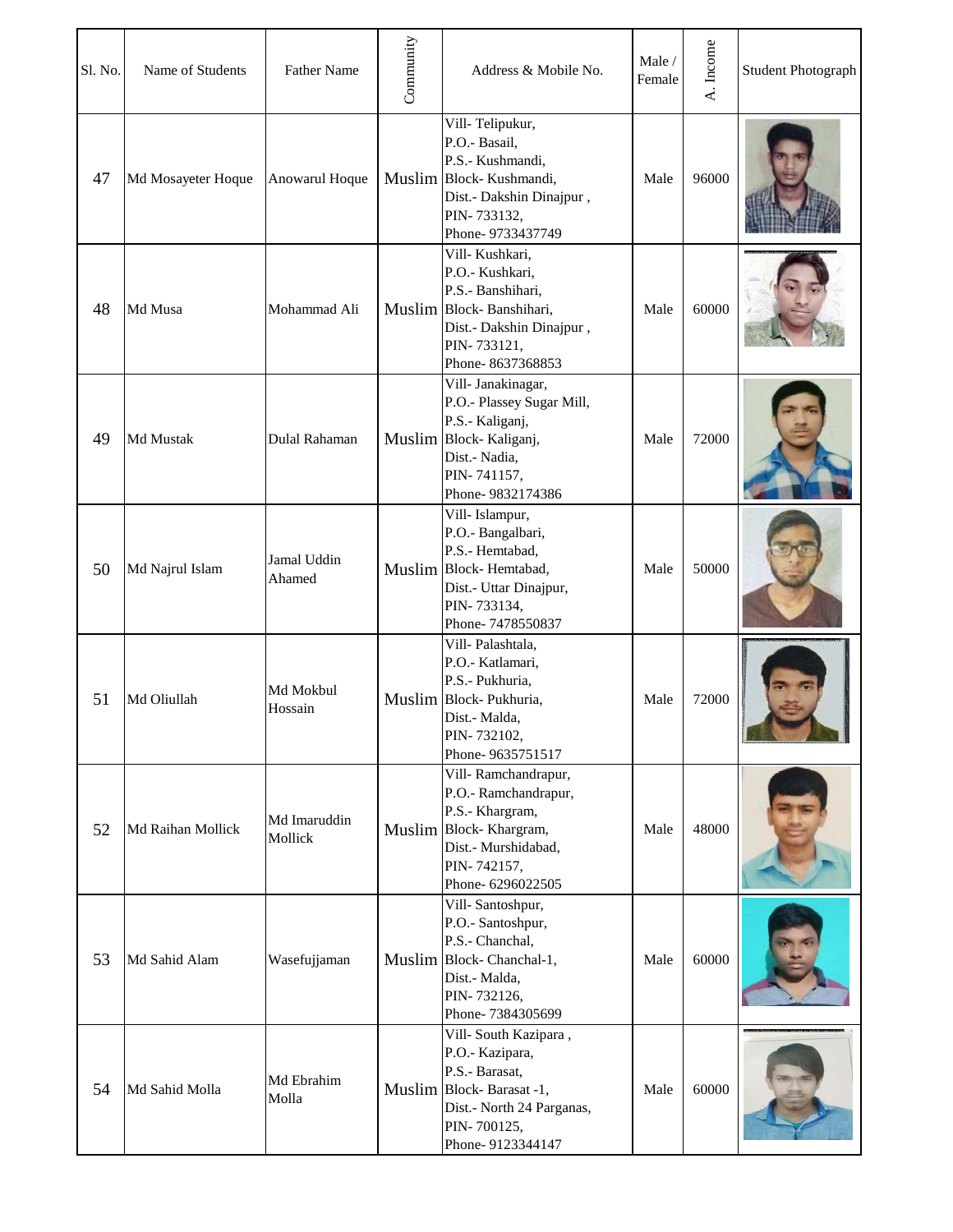| Sl. No. | Name of Students          | <b>Father Name</b>         | Community | Address & Mobile No.                                                                                                                                                | Male /<br>Female | A. Income | <b>Student Photograph</b> |
|---------|---------------------------|----------------------------|-----------|---------------------------------------------------------------------------------------------------------------------------------------------------------------------|------------------|-----------|---------------------------|
| 55      | Md Saiyab Akhtar          | Md Mukhlukat<br>Ali        |           | Vill- Gangaprasad Colony,<br>P.O.- Gangaprasad,<br>P.S.- Mothabari,<br>Muslim Block-Kaliachak-2,<br>Dist.- Malda,<br>PIN-732207,<br>Phone-8104949721                | Male             | 72000     |                           |
| 56      | Md Tafsir Ahmed<br>Akhand | Md Akram<br>Hossain Akhand |           | Vill-Tilpi,<br>P.O.-Tilpi,<br>P.S.- Jaynagar,<br>Muslim Block- Jaynagar-1,<br>Dist.- South 24 Parganas,<br>PIN-743337,<br>Phone- 6295195822                         | Male             | 72000     |                           |
| 57      | Md Tasirul Islam          | Late Md Nasirul<br>Hoque   |           | Vill-Najirpur,<br>P.O.- Sujapur,<br>P.S.- Kaliachak,<br>Muslim Block-Kaliachak 1,<br>Dist.- Malda,<br>PIN-732206,<br>Phone-9734944862                               | Male             | 60000     |                           |
| 58      | Md Tousif Islam           | Md Najrul Islam            |           | Vill-Pamaipur,<br>P.O.- Pamaipur,<br>P.S.- Islampur,<br>Muslim Block-Rani Agar - 1,<br>Dist.- Murshidabad,<br>PIN-742302,<br>Phone-9933540478                       | Male             | 72000     |                           |
| 59      | Md. Touhid Ur<br>Rahaman  | Md. Tajiruddin             |           | Vill- Sadipur (Barkattabad),<br>P.O.- J. Kagmari,<br>P.S.- Mothabari,<br>Muslim Block-Kaliachak-2,<br>Dist.- Malda,<br>PIN-732207,<br>Phone-8145891369              | Male             | 72000     |                           |
| 60      | <b>Meskatul Anwar</b>     | Md Sanaullah<br>Khan       |           | Vill-Nutangram,<br>P.O.- Vikurdihi,<br>P.S.- Bankura,<br>Muslim Block-Bankura 1,<br>Dist.- Bankura,<br>PIN-722146,<br>Phone-8250488682                              | Male             | 96000     |                           |
| 61      | Mijanur Mondal            | Piar Ali Mondal            |           | Vill-Durgaramchak,<br>P.O.- Fulbari,<br>P.S.- Gangarampur,<br>Muslim Block-Gangarampur,<br>Dist.- Dakshin Dinajpur,<br>PIN-733140,<br>Phone-7864829826              | Male             | 85000     |                           |
| 62      | Mijanur Rahaman           |                            |           | Vill-Andharia,<br>P.O.- Andharia,<br>P.S.- Dalkhola,<br>Khalilur Rahaman   Muslim   Block- Karandighi,<br>Dist.- Uttar Dinajpur,<br>PIN-733201,<br>Phone-9775432517 | Male             | 60,000    |                           |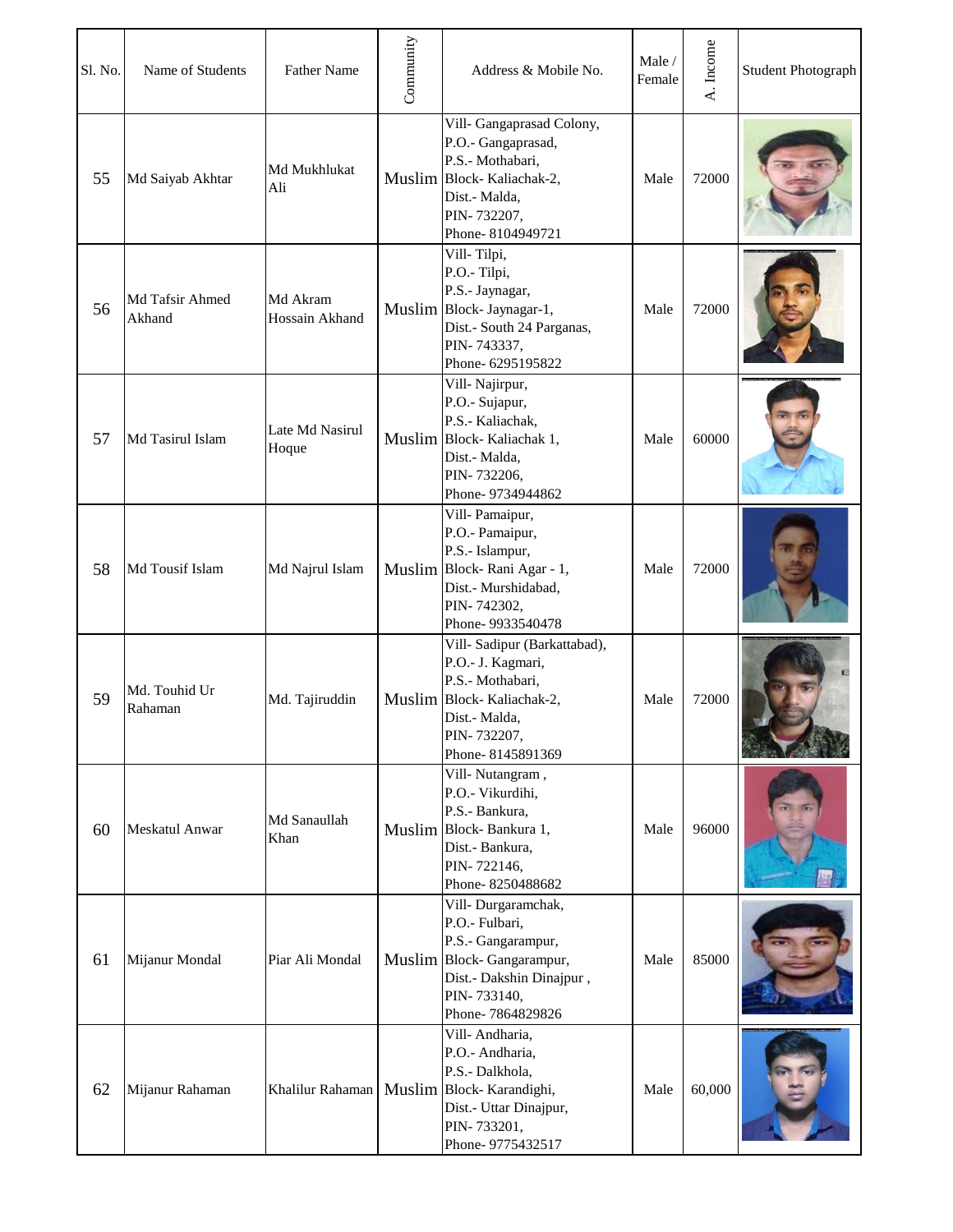| Sl. No. | Name of Students   | <b>Father Name</b>      | Community | Address & Mobile No.                                                                                                                                                     | Male/<br>Female | A. Income | <b>Student Photograph</b> |
|---------|--------------------|-------------------------|-----------|--------------------------------------------------------------------------------------------------------------------------------------------------------------------------|-----------------|-----------|---------------------------|
| 63      | Mir Ashadul Hoque  | Mir Ajijul Hoque        |           | Vill-Khejur Boni,<br>P.O.- Keshpur,<br>P.S.- Keshpur,<br>Muslim Block-Keshpur,<br>Dist.- Paschim Medinipur,<br>PIN-721150,<br>Phone-9800118507                           | Male            | 60000     |                           |
| 64      | Miraj Ali Middya   | Sejratul Middya         |           | Vill-Chandai,<br>P.O.- Pearbera,<br>P.S.- Barjora,<br>Muslim Block-Barjora,<br>Dist.- Bankura,<br>PIN-722208,<br>Phone-9832963029                                        | Male            | 48000     |                           |
| 65      | Miraj Uddin Halder | Abdur Rafique<br>Halder |           | Vill-Bahirgachi,<br>P.O.- Usthi,<br>P.S.- Usthi,<br>Muslim Block-Magrahat 1,<br>Dist.- South 24 Parganas,<br>PIN-743375,<br>Phone-7980647282                             | Male            | 60000     |                           |
| 66      | Mohaboob Alam      |                         |           | Vill-Muskipur,<br>P.O.- Baragram,<br>P.S.- Harirampur,<br>Salehuddin Sarkar   Muslim   Block- Harirampur,<br>Dist.- Dakshin Dinajpur,<br>PIN-733128,<br>Phone-9593751927 | Male            | 109000    |                           |
| 67      | Mohiuddin Sarkar   | Jalaluddin Sarkar       |           | Vill-Kashiadanga,<br>P.O.- Kashiadanga,<br>P.S.- Nakashipara,<br>Muslim Block-Nakashipara,<br>Dist.- Nadia,<br>PIN-741162,<br>Phone- 6296712638                          | Male            | 60000     |                           |
| 68      | Mohsin Sk          | Late Selim Sk           |           | Vill-Natun Bazar,<br>P.O.- Dhuliyan,<br>P.S.- Samsherganj,<br>Muslim Block-Samsherganj,<br>Dist.- Murshidabad,<br>PIN-742202,<br>Phone-8670658262                        | Male            | 60000     |                           |
| 69      | Moyajen Sarfaraj   | Najrul Islam            |           | Vill-Budhia,<br>P.O.- Budhia,<br>P.S.- English Bazar,<br>Muslim Block-English Bazar,<br>Dist.- Malda,<br>PIN-732128,<br>Phone-7029467658                                 | Male            | 84000     |                           |
| 70      | <b>Mursed Alam</b> | Nousadali               |           | Vill- Jhar Bari,<br>P.O.- Shakuntala,<br>P.S.- Chakulia,<br>Muslim Block-Goalpokher2,<br>Dist.- Uttar Dinajpur,<br>PIN-733208,<br>Phone- 6294742906                      | Male            | 48000     |                           |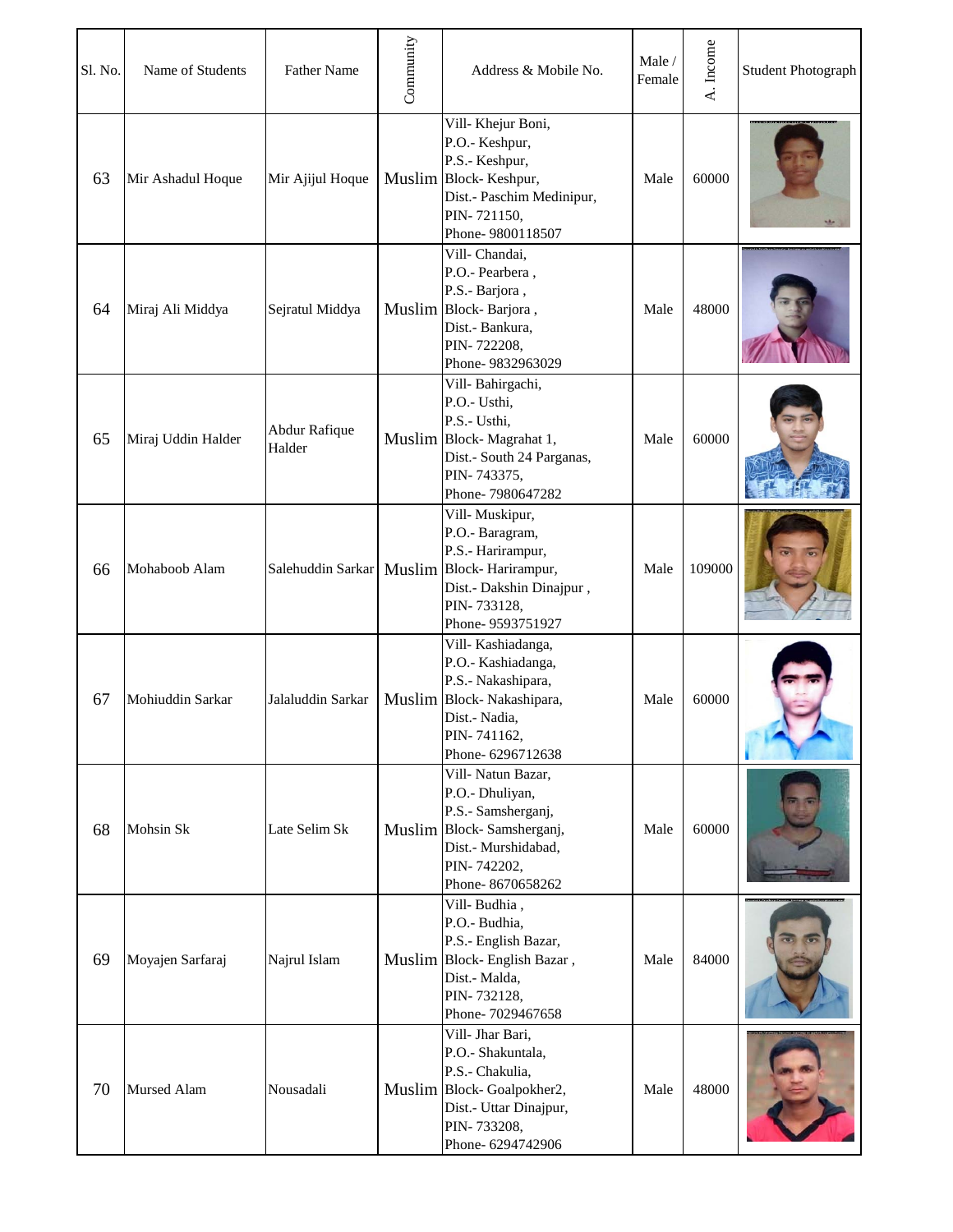| Sl. No. | Name of Students        | <b>Father Name</b>      | Community | Address & Mobile No.                                                                                                                                                | Male /<br>Female | A. Income | <b>Student Photograph</b> |
|---------|-------------------------|-------------------------|-----------|---------------------------------------------------------------------------------------------------------------------------------------------------------------------|------------------|-----------|---------------------------|
| 71      | Nahe Alam Nayan<br>Khan | Nasir Khan              |           | Vill- Kharija Dhaper Chatra,<br>P.O.- Bara Dhaper Chatra,<br>P.S.- Sitalkuchi,<br>Muslim Block-Sitalkuchi,<br>Dist.- Coochbehar,<br>PIN-736172,<br>Phone-9883562065 | Male             | 60000     |                           |
| 72      | Nur Islam Momin         |                         |           | Vill-Puranigram,<br>P.O.- Lalbathani,<br>P.S.- Manikchak,<br>Late Ayub Momin   Muslim   Block- Manikchak,<br>Dist.- Malda,<br>PIN-732203,<br>Phone-9593664584       | Male             | 36000     |                           |
| 73      | Nur Selim Mandal        | Minarul Hoque<br>Mandal |           | Vill-Muraripur,<br>P.O.- Madhurkul,<br>P.S.- Domkal,<br>Muslim Block-Domkal,<br>Dist.- Murshidabad,<br>PIN-742406,<br>Phone-9775621632                              | Male             | 72000     |                           |
| 74      | Nur-Eman                | Manirul Hoque           |           | Vill-Chandpara,<br>P.O.- Barashimul,<br>P.S.- Raghunathganj,<br>Muslim Block-Raghunathganj-2,<br>Dist.- Murshidabad,<br>PIN-742213,<br>Phone-6296606914             | Male             | 60000     |                           |
| 75      | <b>Obayed Ahmed</b>     | Md Samsul Alam          |           | Vill-Bhadiswar,<br>P.O.- Murarai,<br>P.S.- Murarai,<br>Muslim Block-Murarai,<br>Dist.- Birbhum,<br>PIN-731219,<br>Phone-9614542205                                  | Male             | 60000     | OBAYED AHMED<br>6-12-2019 |
| 76      | Omar Faruk              | Oliyar Rahaman          |           | Vill-Odhan Pur,<br>P.O.- Sohai Kumar Pur,<br>P.S.- Deganga,<br>Muslim Block-Deganga,<br>Dist.- North 24 Parganas,<br>PIN-743423,<br>Phone-9775296476                | Male             | 60000     |                           |
| 77      | Osim Akram              | Md Mohabul<br>Hoque     |           | Vill-Talbangrua,<br>P.O.- Talbangrua,<br>P.S.- Harishchandrapur,<br>Muslim Block-Harishchandrapur-2,<br>Dist.- Malda,<br>PIN-732125,<br>Phone-9733084557            | Male             | 58000     |                           |
| 78      | Parvej Alam             | Tahiruddin              |           | Vill-Kuchgiria,<br>P.O.- Kolan Radha Kanta Pur,<br>P.S.- Bhagwangola,<br>Muslim Block-Bhagwangola-1,<br>Dist.- Murshidabad,<br>PIN-742123,<br>Phone-8927554711      | Male             | 48000     |                           |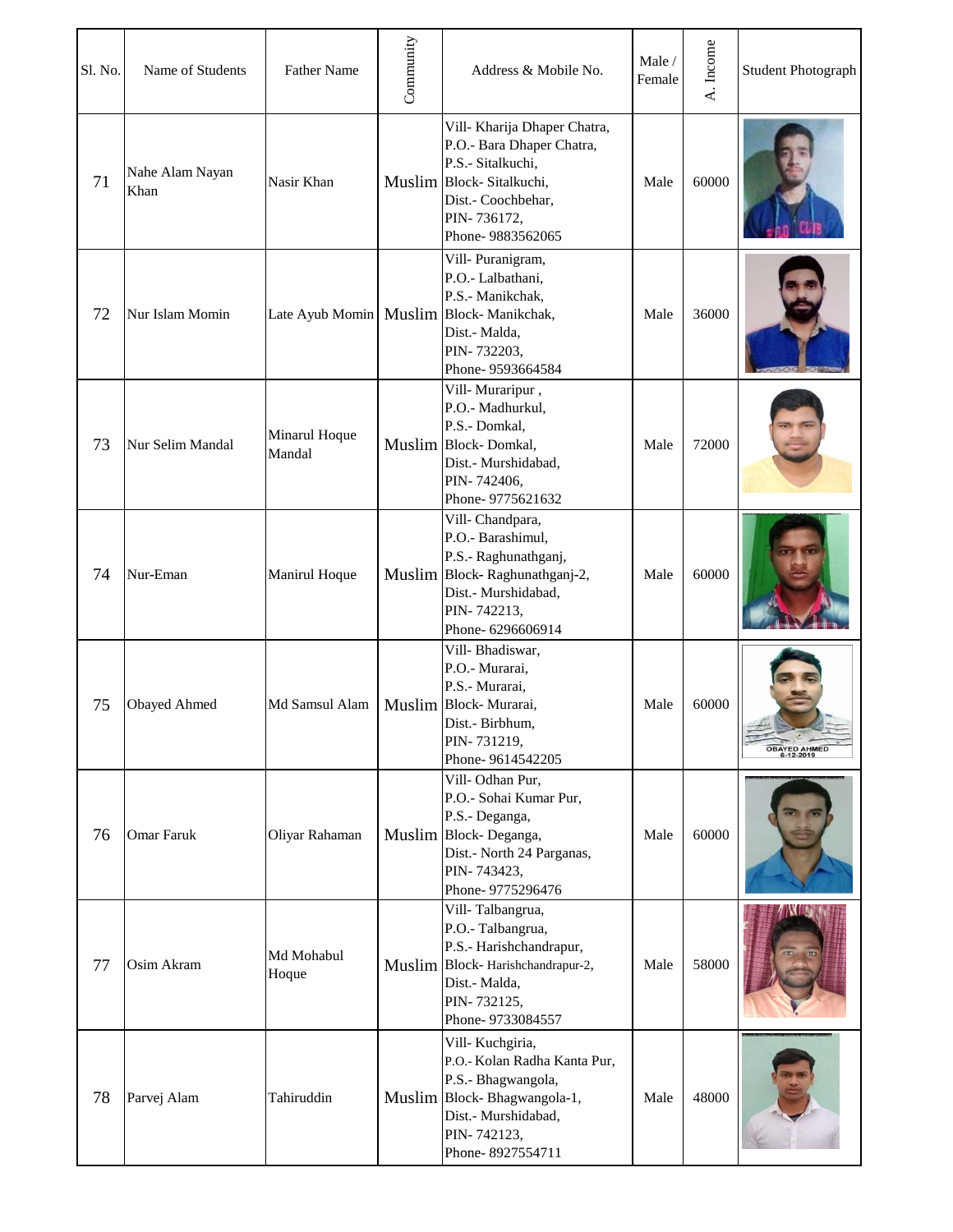| Sl. No. | Name of Students     | <b>Father Name</b>     | Community | Address & Mobile No.                                                                                                                                | Male /<br>Female | A. Income | <b>Student Photograph</b> |
|---------|----------------------|------------------------|-----------|-----------------------------------------------------------------------------------------------------------------------------------------------------|------------------|-----------|---------------------------|
| 79      | <b>Pratik Mondal</b> | Mahabub Alam<br>Mondal |           | Vill-Dhajamonipur,<br>P.O.- Sihar,<br>P.S.- Kotulpur,<br>Muslim Block-Kotulpur,<br>Dist.- Bankura,<br>PIN-722161,<br>Phone-8101500324               | Male             | 60000     |                           |
| 80      | Rajib Hassan         | Jaynal Abedin          |           | Vill-Tutiar Kuthi,<br>P.O.- Karala,<br>P.S.- Saheb Ganj,<br>Muslim Block-Dinhata Ll,<br>Dist.- Coochbehar,<br>PIN-736135,<br>Phone- 6297965911      | Male             | 72000     |                           |
| 81      | Rajibul Islam        | Jiyaul Hoque           |           | Vill-Polad Tola,<br>P.O.- Khejuriaghat,<br>P.S.- Baishnabnagar,<br>Muslim Block-Kaliachak-III,<br>Dist.- Malda,<br>PIN-732127,<br>Phone-9832880069  | Male             | 60000     |                           |
| 82      | Rakibul Islam        | Akkas Ali Sk           |           | Vill-Kedartala,<br>P.O.- Nischintapur,<br>P.S.- Hariharpara,<br>Muslim Block-Hariharpara,<br>Dist.- Murshidabad,<br>PIN-742165,<br>Phone-9641888516 | Male             | 60000     |                           |
| 83      | Ramij Raja Molla     | Abdur Rafique<br>Molla |           | Vill-Atparui,<br>P.O.- Dodalia,<br>P.S.- Magrahat,<br>Muslim Block-Magrahat 2,<br>Dist.- South 24 Parganas,<br>PIN-743609,<br>Phone-9883850538      | Male             | 84000     | <b>LETTER CREW LES</b>    |
| 84      | Ramij Sk             | Ataur Sk               |           | Vill-Andua,<br>P.O.- Beniagram,<br>P.S.- Farakka,<br>Muslim Block-Farakka,<br>Dist.- Murshidabad,<br>PIN-742212,<br>Phone-7679641607                | Male             | 84000     |                           |
| 85      | Rasidul Islam        | Rafiqul Islam          |           | Vill-Palsunda,<br>P.O.- Palsunda,<br>P.S.- Palashipara,<br>Muslim Block-Tehatta 2,<br>Dist.- Nadia,<br>PIN-741156,<br>Phone-8670724982              | Male             | 60000     |                           |
| 86      | Riajuddin Sk         | Soleman Seikh          |           | Vill-Anuppur,<br>P.O.- Ramnasheikhdighi,<br>P.S.- Sagardighi,<br>Muslim Block-Sagardighi,<br>Dist.- Murshidabad,<br>PIN-742227,<br>Phone-7319254904 | Male             | 75000     |                           |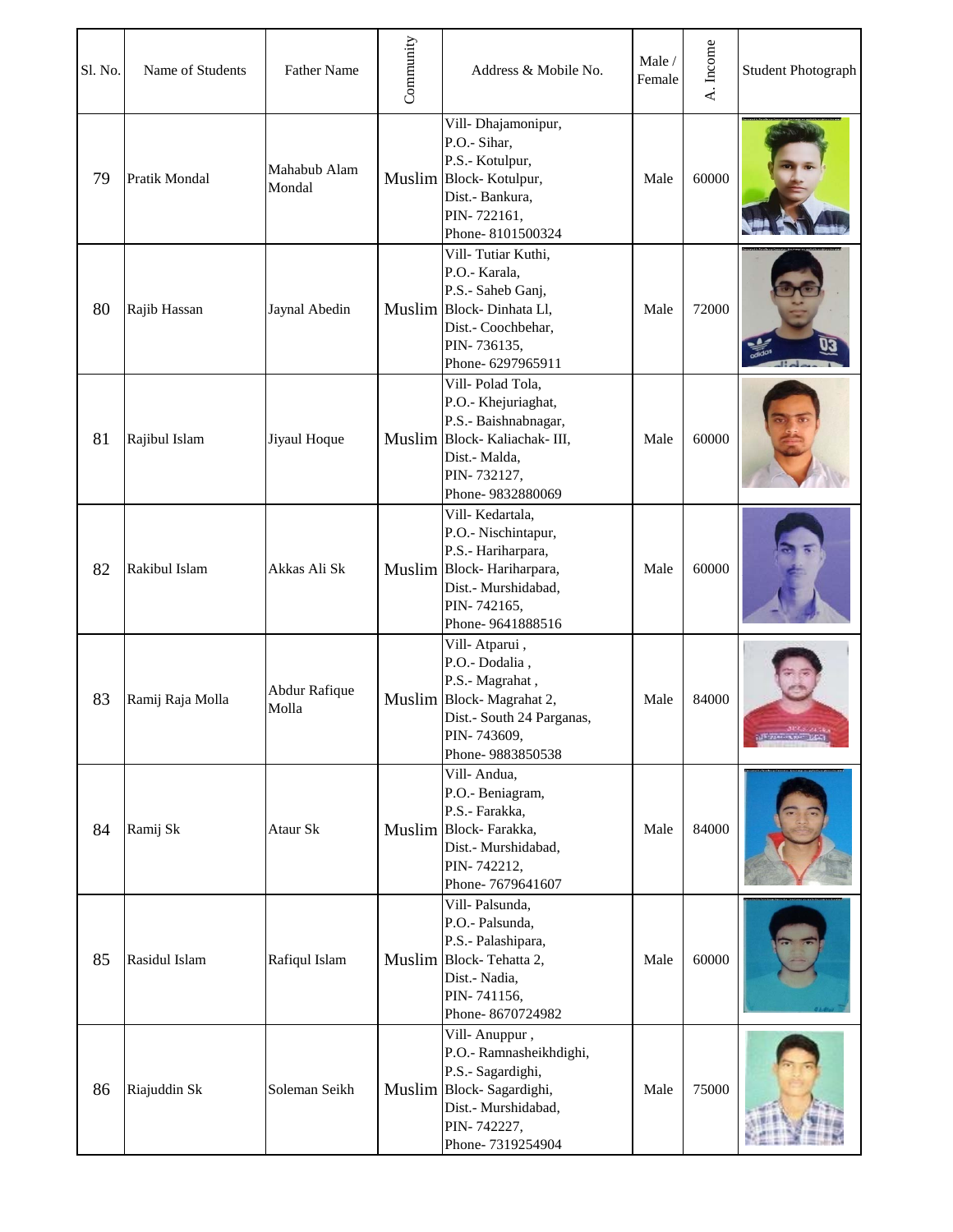| Sl. No. | Name of Students  | <b>Father Name</b>             | Community | Address & Mobile No.                                                                                                                                 | Male /<br>Female | A. Income | <b>Student Photograph</b> |
|---------|-------------------|--------------------------------|-----------|------------------------------------------------------------------------------------------------------------------------------------------------------|------------------|-----------|---------------------------|
| 87      | Rifaz Uddin Gayen | Golam Hosen<br>Gayen           |           | Vill-Rangafala,<br>P.O.- Belpukur,<br>P.S.- Kulpi,<br>Muslim Block-Kulpi,<br>Dist.- South 24 Parganas,<br>PIN-743348,<br>Phone-9733632264            | Male             | 96000     |                           |
| 88      | Riyaz Alam        | <b>Intekhab Alam</b>           |           | Vill-Nalapara,<br>P.O.- Maliandighi,<br>P.S.- Harirampur,<br>Muslim Block-Harirampur,<br>Dist.- Dakshin Dinajpur,<br>PIN-733125,<br>Phone-9735920224 | Male             | 60000     |                           |
| 89      | Robial Mondal     | Rahamat Mondal                 |           | Vill-Bogdahara,<br>P.O.- Jiabandi,<br>P.S.- Bishnupur,<br>Muslim Block-Bishnupur,<br>Dist.- Bankura,<br>PIN-722164,<br>Phone-9832571909              | Male             | 48000     |                           |
| 90      | Ruhul Amin        | Abed Ali                       |           | Vill-Dakurhat,<br>P.O.- Karala,<br>P.S.- Sahebganj,<br>Muslim Block-Dinhata-2,<br>Dist.- Coochbehar,<br>PIN-736135,<br>Phone-9609352659              | Male             | 48000     |                           |
| 91      | Ruhul Amin Mondal | <b>Altaf Hossain</b><br>Mondal |           | Vill-Sahajadpur,<br>P.O.- Sahajadpur,<br>P.S.- Hariharpara,<br>Muslim Block-Hariharpara,<br>Dist.- Murshidabad,<br>PIN-742167,<br>Phone-9883541005   | Male             | 84000     |                           |
| 92      | Safatullah Sk     | Alkamal                        |           | Vill-Elizabad,<br>P.O.- Bhasaipaikar,<br>P.S.- Samserganj,<br>Muslim Block-Samserganj,<br>Dist.- Murshidabad,<br>PIN-742202,<br>Phone-9832941958     | Male             | 72000     |                           |
| 93      | Sahanuhaj Mondal  | Abdul Odud<br>Mondal           |           | Vill-Senpur,<br>P.O.- Senpur,<br>P.S.- Nakashipara,<br>Muslim Block-Nakashipara,<br>Dist.- Nadia,<br>PIN-741137,<br>Phone-9641189371                 | Male             | 60000     |                           |
| 94      | Sahariar Hossain  | Md Abu Hasan                   |           | Vill-Ramnagar,<br>P.O.- Bairgachi,<br>P.S.- Gazole,<br>Muslim Block-Gazole,<br>Dist.- Malda,<br>PIN-732102,<br>Phone-8944018007                      | Male             | 60000     |                           |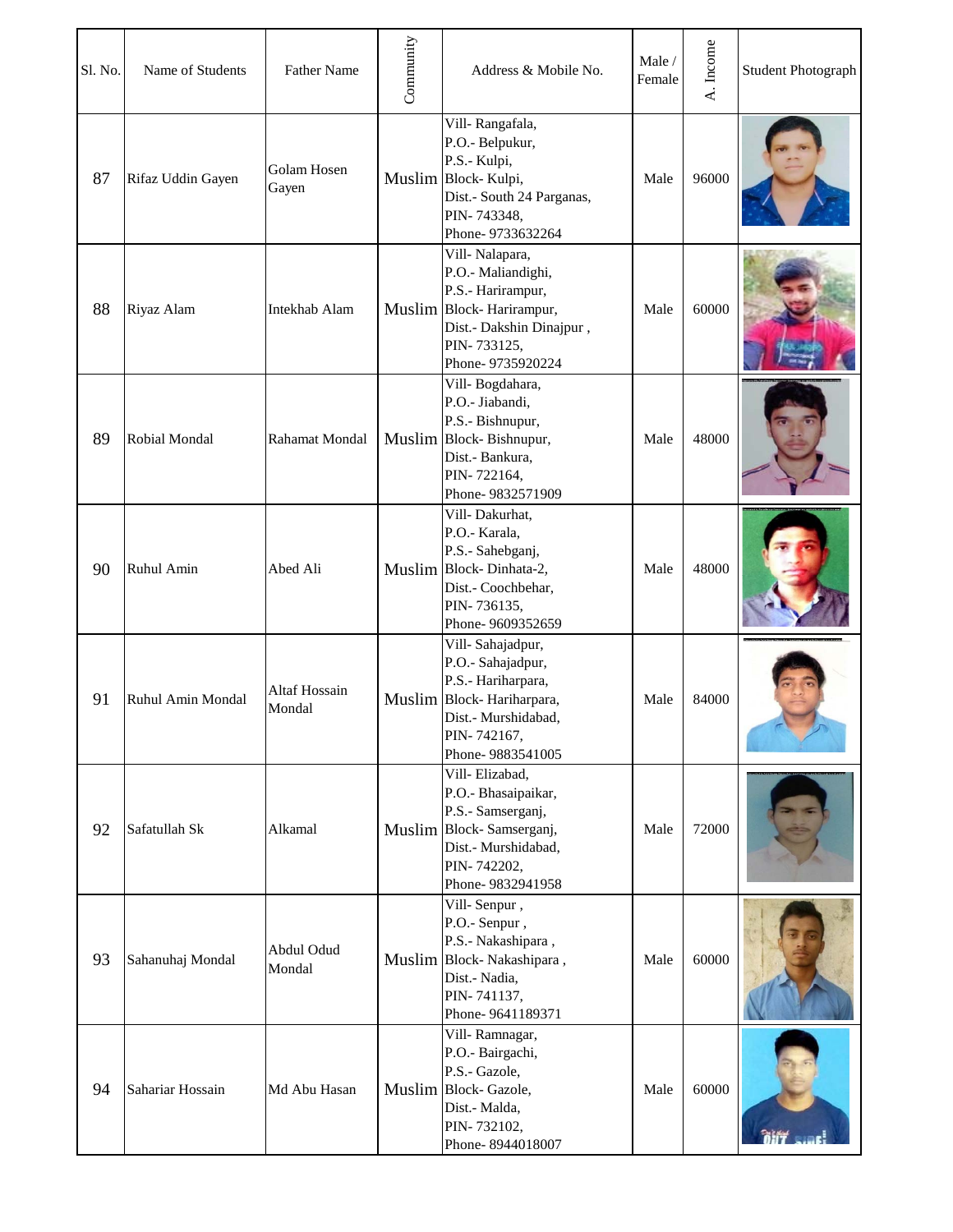| Sl. No. | Name of Students    | <b>Father Name</b>    | Community | Address & Mobile No.                                                                                                                                                          | Male/<br>Female | A. Income | <b>Student Photograph</b> |
|---------|---------------------|-----------------------|-----------|-------------------------------------------------------------------------------------------------------------------------------------------------------------------------------|-----------------|-----------|---------------------------|
| 95      | Sahidul Islam       | Late Nazrul Islam     |           | Vill-Nowpara,<br>P.O.- Kumarsanda,<br>P.S.- Kandi,<br>Muslim Block-Kandi,<br>Dist.- Murshidabad,<br>PIN-742136,<br>Phone-9564210556                                           | Male            | 72000     |                           |
| 96      | Sahil Seikh         |                       |           | Vill-Mamdalipur,<br>P.O.- Natunpara Raipur,<br>P.S.- Hariharpara,<br>Jainuddin Mondal   Muslim   Block-Hariharpara,<br>Dist.- Murshidabad,<br>PIN-742165,<br>Phone-9832149260 | Male            | 60000     |                           |
| 97      | Sahin Reja          | Md Ali Hossain        |           | Vill-Tenauri,<br>P.O.- Jagtai,<br>P.S.- Suti,<br>Muslim Block- Jangipur,<br>Dist.- Murshidabad,<br>PIN-742224,<br>Phone-9932445838                                            | Male            | 85000     |                           |
| 98      | Sahinuzzaman Mollah | Badiuzzaman<br>Mollah |           | Vill-Barsore,<br>P.O.- Sultanpur,<br>P.S.- Nalhati,<br>Muslim Block-Nalhati-1,<br>Dist.- Birbhum,<br>PIN-731238,<br>Phone- 6295900691                                         | Male            | 50000     |                           |
| 99      | Saidur Rahaman      | Mohibur<br>Rahaman    |           | Vill-Pardeonapur,<br>P.O.- Deonapur,<br>P.S.- Baishnabnagar,<br>Muslim Block-Kaliachak-3,<br>Dist.- Malda,<br>PIN-732210,<br>Phone-8918869902                                 | Male            | 60000     |                           |
| 100     | Samim Aktar Molla   | Daud Ali Molla        |           | Vill-Bondutia,<br>P.O.- Irkona,<br>P.S.- Galsi,<br>Muslim Block-Galsi 1,<br>Dist.- Purba Burdwan,<br>PIN-713428,<br>Phone-9933870099                                          | Male            | 48000     |                           |
| 101     | Samim Hossain       | Anayet Ali<br>Mondal  |           | Vill- Narayan Kati,<br>P.O.- Prithiba,<br>P.S.- Habra,<br>Muslim Block-Habra-I,<br>Dist.- North 24 Parganas,<br>PIN-743704,<br>Phone-8972143896                               | Male            | 48000     |                           |
| 102     | Samiruddin Sk       | Late Joynal<br>Abedin |           | Vill-Digori,<br>P.O.- Mohurul Anantapur,<br>P.S.- Nabagram,<br>Muslim Block-Nabagram,<br>Dist.- Murshidabad,<br>PIN-742136,<br>Phone-9635771878                               | Male            | 36000     |                           |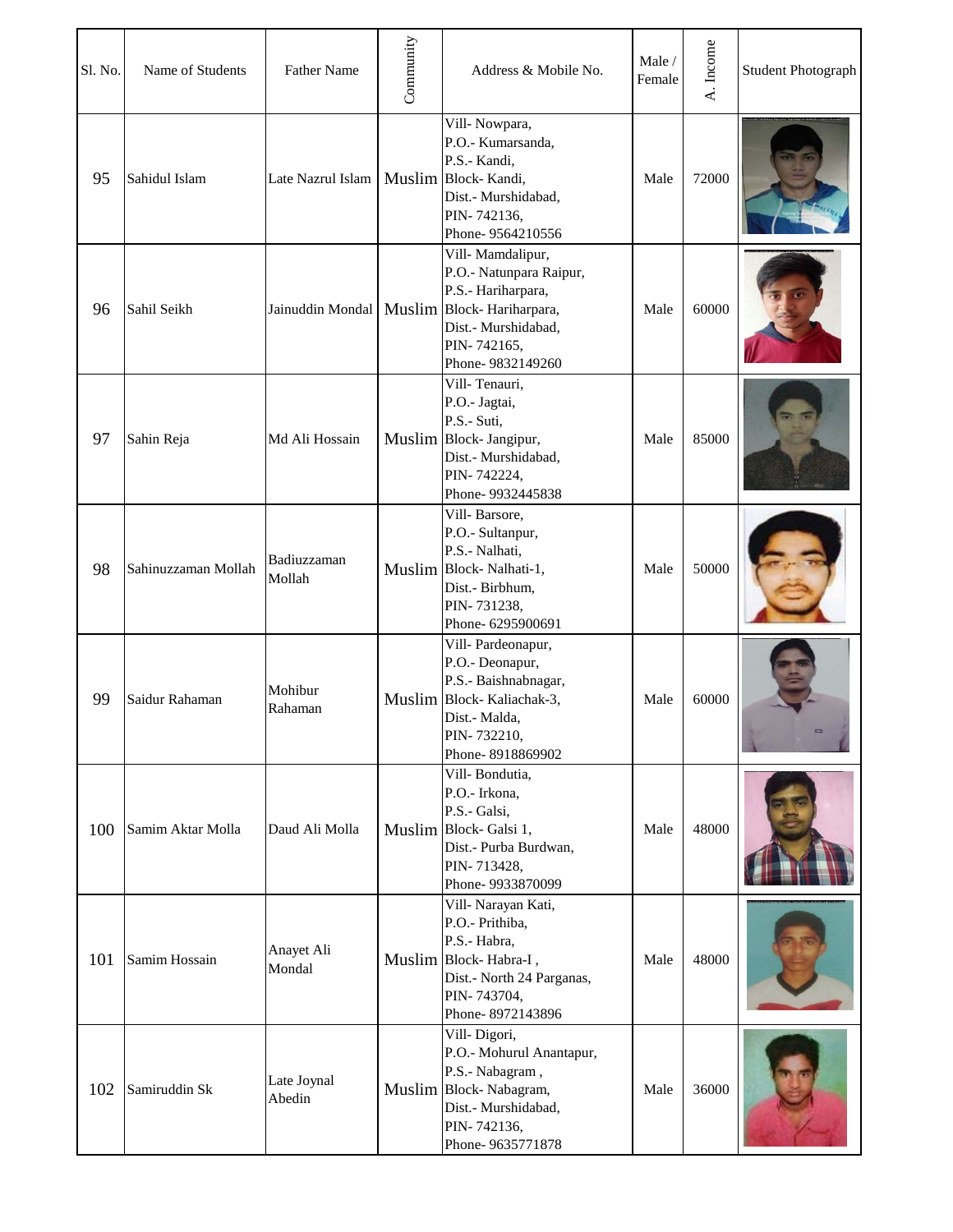| Sl. No. | Name of Students   | <b>Father Name</b>         | Community | Address & Mobile No.                                                                                                                                           | Male /<br>Female | A. Income | <b>Student Photograph</b> |
|---------|--------------------|----------------------------|-----------|----------------------------------------------------------------------------------------------------------------------------------------------------------------|------------------|-----------|---------------------------|
| 103     | Sarfaraj Nowyaz    | Amirul Islam               |           | Vill-Debipur,<br>P.O.- Jagtai,<br>P.S.- Suti,<br>Muslim Block-Suti-2,<br>Dist.- Murshidabad,<br>PIN-742224,<br>Phone-9002314457                                | Male             | 58000     |                           |
| 104     | Shahir Uddin Saikh | Md Sk Sufiuddin<br>Ahammed |           | Vill-Shrirampur,<br>P.O.- Binodnagar,<br>P.S.- Tehatta,<br>Muslim Block-Tehatta 1,<br>Dist.- Nadia,<br>PIN-741155,<br>Phone-9733518349                         | Male             | 60000     |                           |
| 105     | Sk Arman           | Sk Ektiar                  |           | Vill- Paschim Sarberia,<br>P.O.- Narayandari,<br>P.S.- Bhagwanpur,<br>Muslim Block-Bhagwanpur-1,<br>Dist.- Purba Medinipur,<br>PIN-721655,<br>Phone-7586920031 | Male             | 48000     |                           |
| 106     | Sk Imraj Hossain   | Sk Abul Basar              |           | Vill-Champabar; ,<br>P.O.- Kultikari,<br>P.S.- Shyampur,<br>Muslim Block-Shyampur-2,<br>Dist.- Howrah,<br>PIN-711312,<br>Phone-9073939324                      | Male             | 136000    |                           |
| 107     | Sk Iqbal           | Sk Babar Ali               |           | Vill- Purbanowapara,<br>P.O.- Purbanowapara,<br>P.S.- Mongolkote,<br>Muslim Block-Mongolkote,<br>Dist.- Purba Burdwan,<br>PIN-713147,<br>Phone-9333101008      | Male             | 48000     |                           |
| 108     | Sk Juyel           | Mostak Ali                 |           | Vill- Dakshin Torab Ali Tola,<br>P.O.- Dallutola,<br>P.S.- Manikchak,<br>Muslim Block-Manikchak,<br>Dist.- Malda,<br>PIN-732202,<br>Phone-8101689005           | Male             | 60000     |                           |
| 109     | Sk Parvej Mohammad | Sk Sish<br>Mohammad        |           | Vill-Hatjanbazar,<br>P.O.- Suri,<br>P.S.- Suri,<br>Muslim Block-Suri-1,<br>Dist.- Birbhum,<br>PIN-731102,<br>Phone- 9083954777                                 | Male             | 240000    |                           |
| 110     | Sk Sabir Hossain   | Sk. Safiulla               |           | Vill-Imamnagar,<br>P.O.- Mongaldihi,<br>P.S.- Panrui,<br>Muslim Block-Illambazar,<br>Dist.- Birbhum,<br>PIN-731121,<br>Phone-9647269791                        | Male             | 80000     |                           |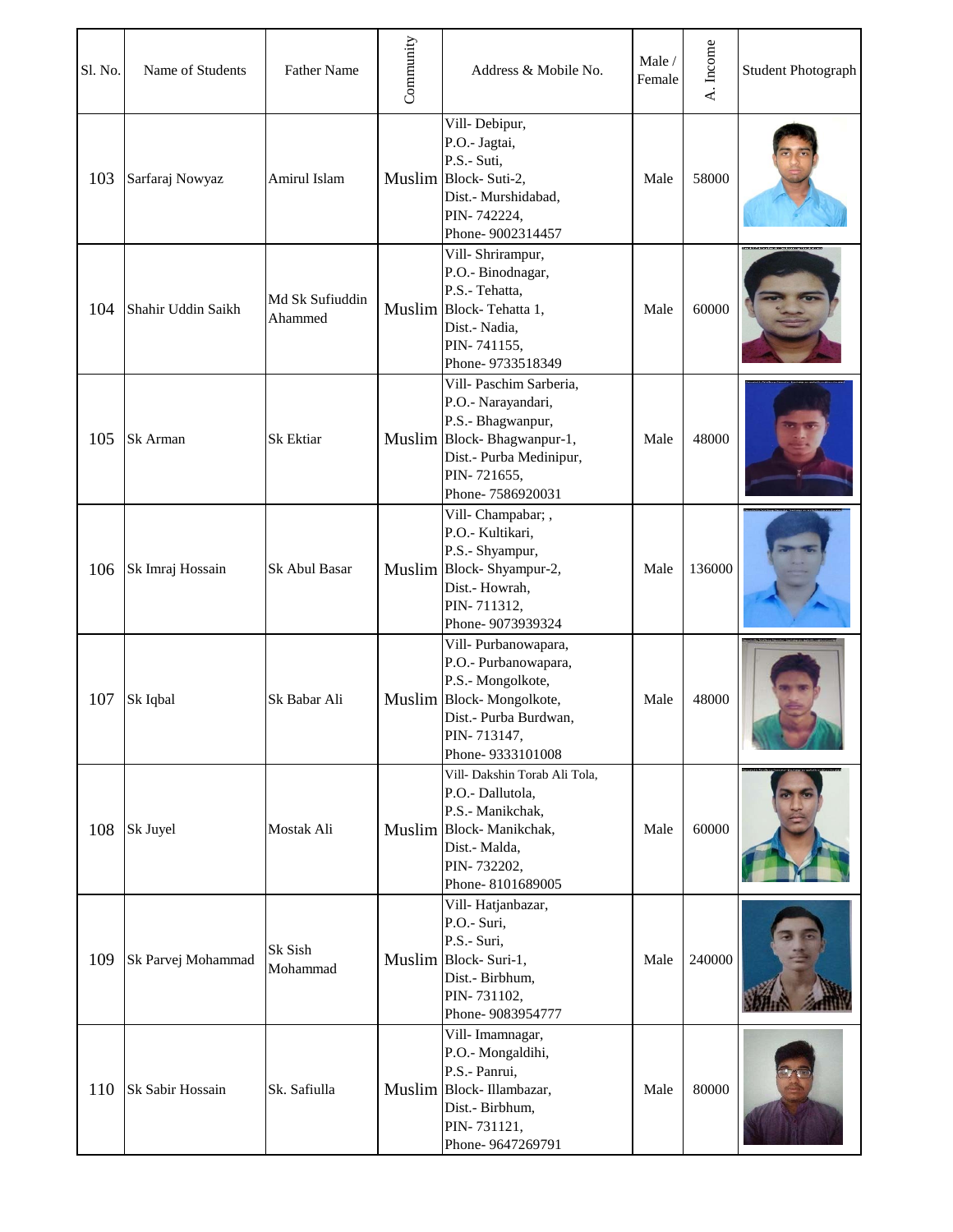| Sl. No. | Name of Students         | <b>Father Name</b>    | Community | Address & Mobile No.                                                                                                                                      | Male/<br>Female | A. Income | <b>Student Photograph</b> |
|---------|--------------------------|-----------------------|-----------|-----------------------------------------------------------------------------------------------------------------------------------------------------------|-----------------|-----------|---------------------------|
| 111     | Sk Saydul                | Sekh Saber Ali        |           | Vill-Bhota,<br>P.O.- Bhota,<br>P.S.- Ausgram,<br>Muslim Block-Ausgram-1,<br>Dist.- Purba Burdwan,<br>PIN-713141,<br>Phone-9564911832                      | Male            | 60000     |                           |
| 112     | Sk Wasim Zafar           | Sk Anarul Haque       |           | Vill-Makhra,<br>P.O.- Hansra,<br>P.S.- Panrui,<br>Muslim Block-Illambazar,<br>Dist.- Birbhum,<br>PIN-731214,<br>Phone-9732174924                          | Male            | 80000     |                           |
| 113     | Sohel Rana               | Najimuddin            |           | Vill-Chardebipur,<br>P.O.- Hanumantanagar,<br>P.S.- Bhagwangola,<br>Muslim Block-Bhagwangola-1,<br>Dist.- Murshidabad,<br>PIN-742135,<br>Phone-8972400733 | Male            | 60000     | <b>SOHEL RANA</b>         |
| 114     | Sukurana Kamal<br>Laskar | Abul Kashem<br>Laskar |           | Vill-Bakhrabad,<br>P.O.- Bakhrabad,<br>P.S.- Usthi,<br>Muslim Block-Magrahat 1,<br>Dist.- South 24 Parganas,<br>PIN-743503,<br>Phone-7278167977           | Male            | 60000     |                           |
| 115     | Swadhin Sk               | Jahiruddin Sk         |           | Vill-Bausi,<br>P.O.- Uparfatepur,<br>P.S.- Lalgola,<br>Muslim Block-Lalgola,<br>Dist.- Murshidabad,<br>PIN-742148,<br>Phone-8116803270                    | Male            | 48000     |                           |
| 116     | <b>Tasdar Hossain</b>    | Jakir Hossain         |           | Vill-Maraghati,<br>P.O.- Bhattabati,<br>P.S.- Nabagram,<br>Muslim Block-Nabagram,<br>Dist.- Murshidabad,<br>PIN-742149,<br>Phone-7872314746               | Male            | 72000     |                           |
| 117     | Tasiruddin Sk            | Abdul Jabbar Sk       |           | Vill-Bahadur Pur,<br>P.O.- Gantla,<br>P.S.- Kandi,<br>Muslim Block-Kandi,<br>Dist.- Murshidabad,<br>PIN-742136,<br>Phone-8944914412                       | Male            | 60000     |                           |
| 118     | Wasim Akram              | Sahidul Hoque         |           | Vill-Sahidul Hoque,<br>P.O.- Jalalpur,<br>P.S.- Beldanga,<br>Muslim Block-Beldanga-1,<br>Dist.- Murshidabad,<br>PIN-742189,<br>Phone-9609444501           | Male            | 96000     |                           |